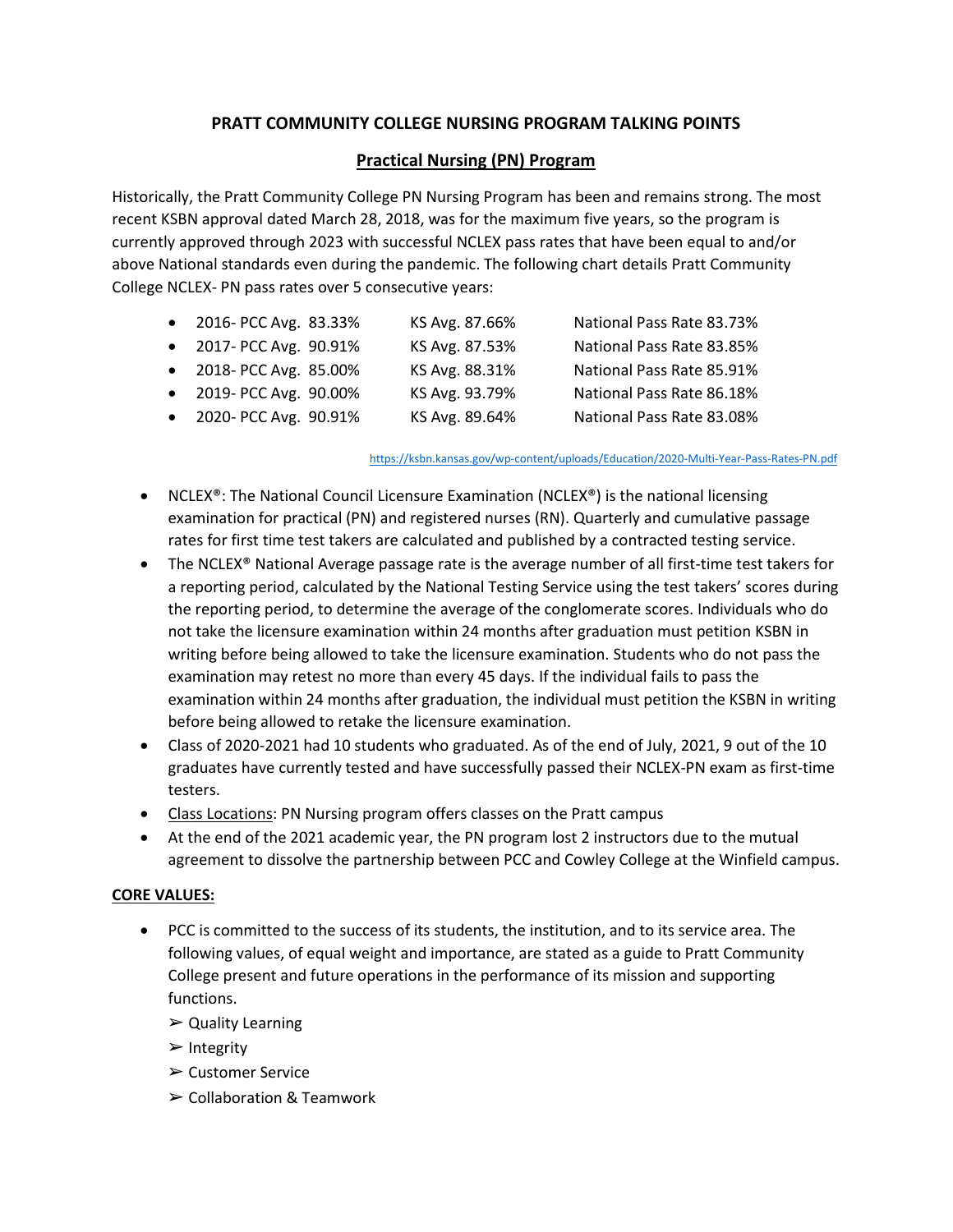- ➢ Innovation
- ➢ Fiscal Viability
- ➢ Diversity Statement

#### **\*\*ADN PROGRAM UPDATES\*\***

At the June 16<sup>th</sup> quarterly meeting of the Kansas State Board of Nursing (KSBN) Pratt Community College (PCC) Administration was notified that the conditional approval of the PCC Associate Degree Nursing Program (ADN) was withdrawn. This means PCC is no longer approved to teach the ADN Nursing Program. This action is primarily a result of PCC consistently not meeting the state required pass rates of the National Council Licensure Examination-RN (NCLEX), which states that a minimum of 75% of firsttime test takers must pass the NCLEX on their first attempt. PCC has fallen short of this mark in four of the last five years.

In anticipation of this possibility, PCC Administration has been in conversations with an area community college about delivering the ADN curriculum on the PCC campus. Following the decision by KSBN, conversations are continuing in an attempt to ensure the ADN Program will continue to be offered in our area. *Again, this action has no effect on the LPN Program which is being taught this fall on the PCC campus.*

# **POINTS-OF-CONTACT/QUESTIONS**

▪ **College Administration**: Dr. Michael Calvert, President, at 620-450-2240 or michaelc@prattcc.edu and Monette DePew, Vice President of Instruction, at 620-450-2105 o[r monetted@prattcc.edu](mailto:monetted@prattcc.edu)

▪ **Program Administration**: Mrs. Diana Mitzner, Director of Nursing, at 620-450-2237 or [dianam@prattcc.edu](mailto:dianam@prattcc.edu)

▪ **Admissions/Recruitment**: Attn: Nursing Admissions, at 620-450-2114 or nursinga[dmissions](mailto:elyseb@prattcc.edu)@prattcc.edu

▪ **Advising:** Mrs. Cindy Lambert, Student Success Specialist/Nursing Advisor, at 620-450-2224 or [cindyl@prattcc.edu](mailto:cindyl@prattcc.edu)

▪ **Accreditation or Available Program Options:** Kansas State Board of Nursing, 785-296-4929 or [www.ksbn.kansas.gov](http://www.ksbn.kansas.gov/)